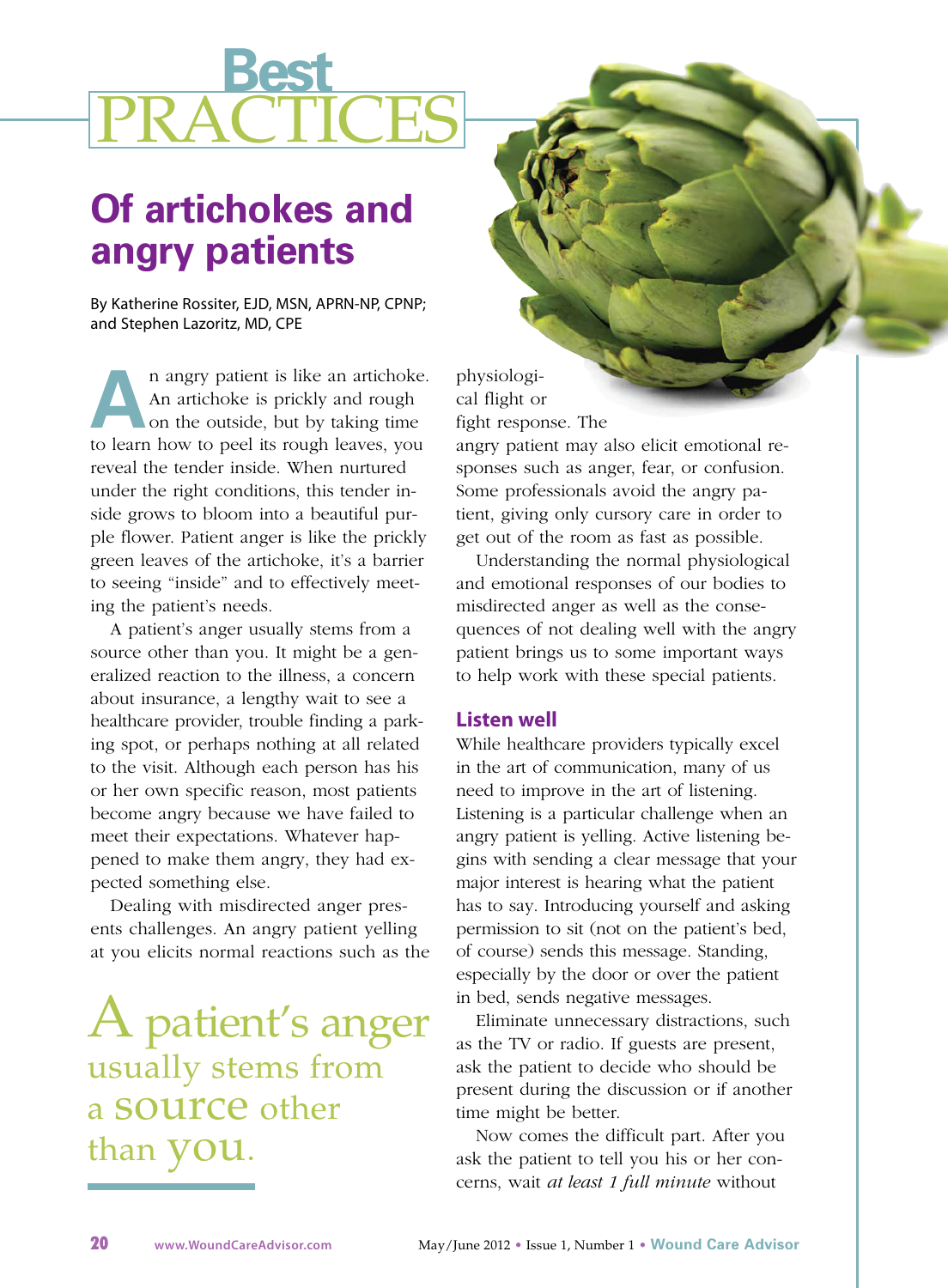interrupting, no matter what is said. This is the "magic minute".

Be aware of your body language during this time. Lean forward and make sure you have good eye contact. Keep your focus on the patient, not on forming questions or statements to say when the minute is over. Really hear and listen well. Let the patient feel as if you have all the time in the world to listen. Don't touch your watch or even glance at the wall clock.

The only exception is if the patient uses use obscene, profane, or otherwise offensive language. Every patient's concern should be heard, but healthcare providers have the right to be treated civilly and not be subjected to abusive language. Should this happen, it is absolutely appropriate to draw the line and say, "Mr. Smith, I really want to listen to your concern, but I can't do so if you continue to use foul language."

Remember the artichoke: What may seem "prickly" and unattractive, such as an undesirable encounter with an angry patient, has a deeper meaning once you peel away the outer layers. The patient's anger is usually not directed at you, so don't take it personally.

#### **Recapitulate**

When the magic minute is over (it might be longer than a minute), it is time to check to see if what you heard is what the patient intended you to hear. This is done by a recapitulation or summary of their complaint, and asking for feedback. "So Mrs. Doe, as I understand your concern, you expected your dressing change at 9 am but didn't have it until noon, and that this happened every day during your stay here. Is that right?" If the patient doesn't agree with your summary, keep asking questions and summarize until

the patient expresses a sense that you are "of one mind" on the issue.

#### **Empathize**

Because we have not met their expectations, patients develop emotional responses to the situation. While we often see only anger, many times there are other feelings such as despair, resentment, sadness, or helplessness that must be addressed to satisfactorily resolve the patient's complaint. All patients want to know that people care about them and their problem.

Healthcare providers can learn empathy if it does not come naturally. Imagine yourself in the same situation. How would you feel? How would you want to be treated? Make sure you do a reality check with the patient by asking questions to make sure you are on track with the emotion. Above all, be genuine. Most